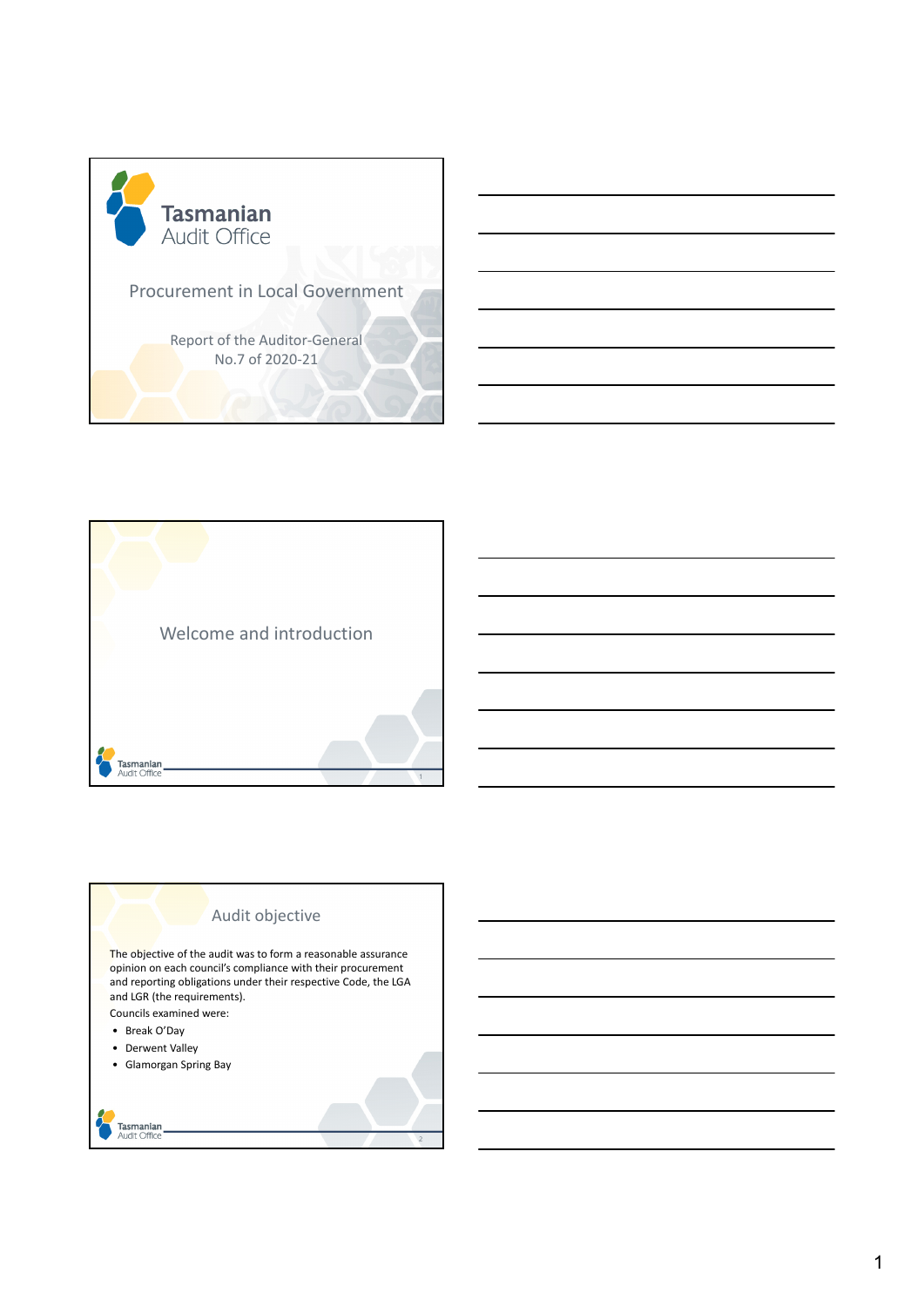

# Qualified audit opinion – Break O'Day Council Council complied with the requirements, in all material respects,

throughout the specified period, except for:

• Providing documentary evidence that written quotations were sought for all 12 procurements that required quotations

4

• Identifying staff procurement skills gaps and providing staff with formal procurement training.

# Qualified audit opinion – Derwent Valley Council

Council complied with the requirements, in all material respects, throughout the specified period, except for:

- Not providing or adequately documenting the justification for its decision not to follow the recommendation of the tender evaluation panel (two instances)
- A Derwent Valley Council Special Committee not seeking written quotations before awarding a contract (one instance)
- Not providing documentary evidence that quotations were sought for 33 out of 35 procurements that required quotations
- Not identifying and addressing staff procurement skills gaps through formal training.

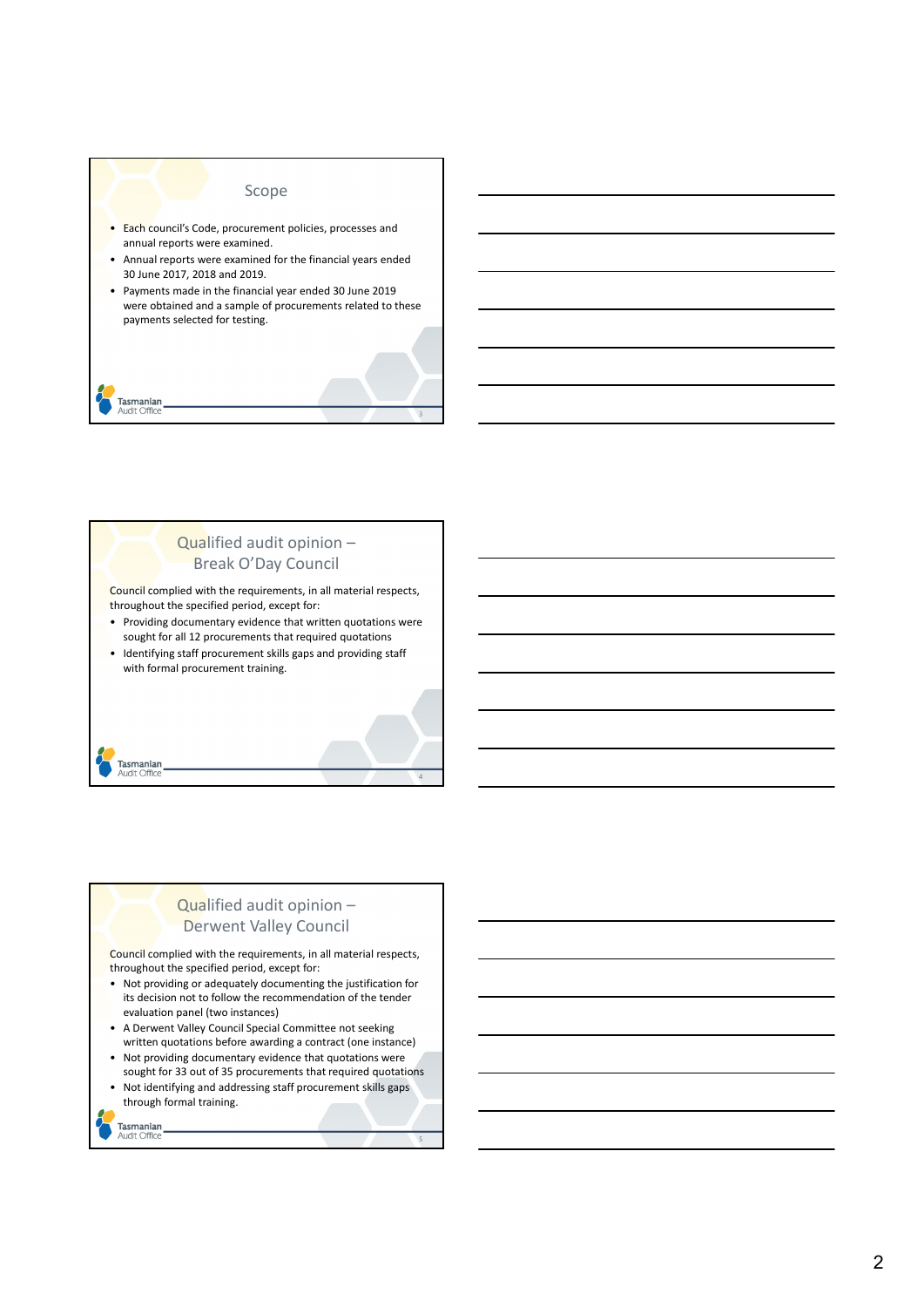# Adverse audit opinion – Glamorgan Spring Bay Council

I did not express an opinion on Glamorgan Spring Bay Council's compliance with the requirements throughout the specified period because Glamorgan Spring Bay Council could not provide the majority of the records of procurement and training activity requested.

Evidence obtained also showed Glamorgan Spring Bay Council did not comply with its annual reporting requirements for procurements exceeding public tendering thresholds.

6



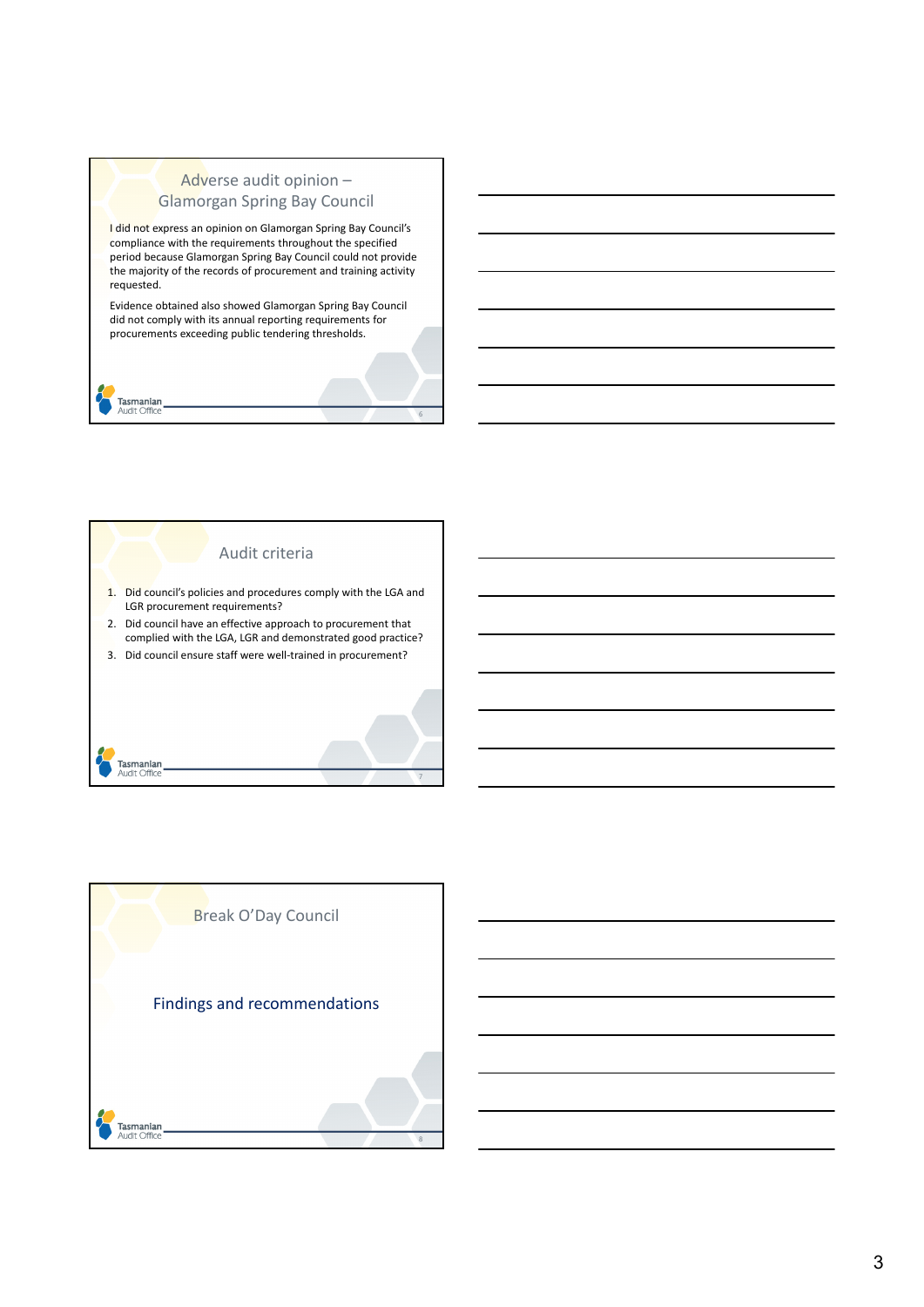## Did policies and procedures comply with LGA and LGR procurement requirements?

• Council's Code complied with LGA and LGR in nearly all respects and was publicly accessible.

Tasmanian<br>Audit Office

Tasmanian<br>Audit Office

• Limited additional procurement policy and procedures had been produced, with some procedures not covering all the activities required by the LGA and LGR.

Procurement approach complied with the LGA, LGR and demonstrated good practice?

9

10

- Compliance with public tendering requirements, but inadequate record keeping meant compliance with requirements for seeking written quotations could not be assessed.
- A significant variation to a contract was approved with limited documentation of the rationale for the approval.
- Documented procedures existed for the receiving, evaluation, awarding and debriefing of tenders, although information was limited on some requirements.

Procurement approach complied with the LGA, LGR and demonstrated good practice? • Annual reporting requirements were complied with.

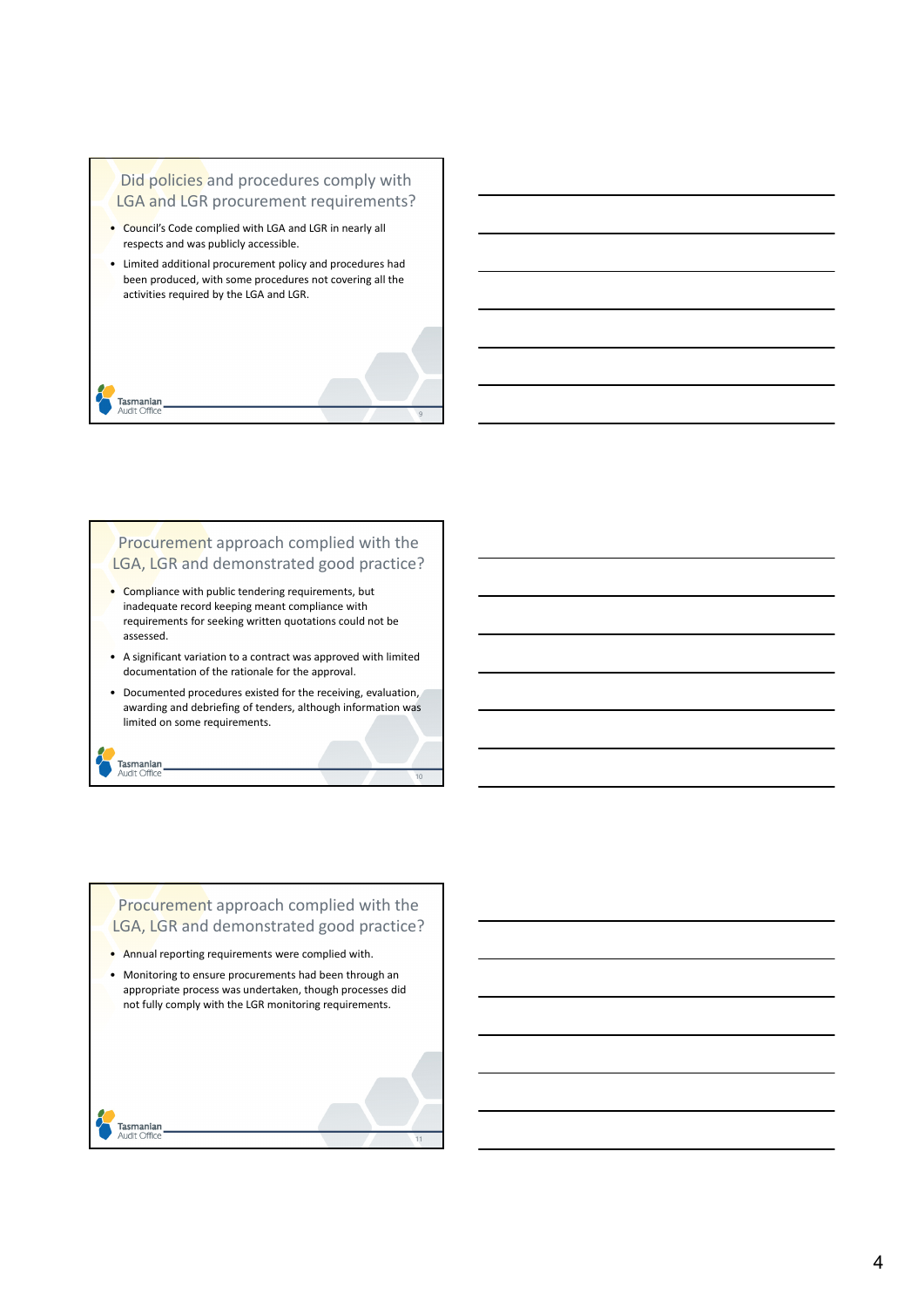#### Were staff well-trained in procurement?

- Staff would benefit from more support through training, guidance and templates to carry out procurements appropriately.
- Processes existed for staff to declare conflicts of interest for procurements.



### Recommendations - Break O'Day Council

- 1. Ensure its policy on the use of multi-stage tenders includes all information required by regulation 26.
- 2. Ensure accessible records are maintained for all procurements meeting quotations thresholds, ideally through a central repository.
- 3. Document the rationale for decisions where procurement thresholds are not complied with, for example, in approving significant contract variations.

13

14

### Recommendations - Break O'Day Council

- 4. Enhance procurement monitoring procedures to ensure they fully comply with regulation 28(k), particularly in relation to major procurements.
- 5. Support staff carrying out procurements in compliance with the LGA, LGR and the Code by providing them with documented processes, guidance and templates.
- 6. Ensure all staff carrying out procurement have requisite skills and capabilities, with training provided through a structured training program.

```
Tasmanian<br>Audit Office
```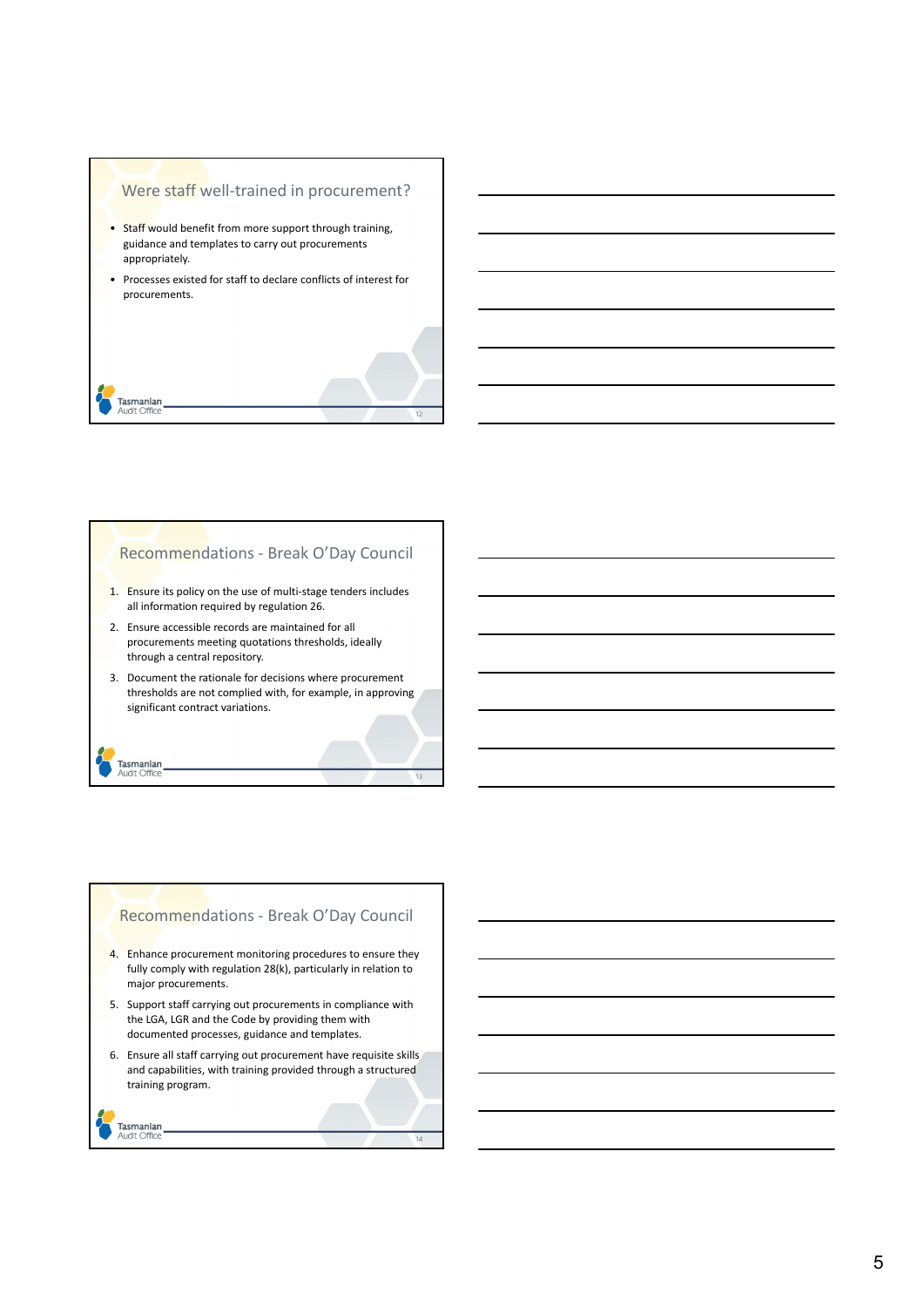



## Did policies and procedures comply with LGA and LGR procurement requirements?

- Council's Code complied with the LGA and LGR and was publicly accessible.
- Procurement policies and procedures complied with the LGA, LGR and the Code, though some were overdue for review.
- Processes for reporting on procurements where a tender or quotation process was not used were adequately documented.

16

### Procurement approach complied with the LGA, LGR and demonstrated good practice?

- Whilst there was compliance with public tendering requirements, inadequate record keeping meant compliance with requirements for seeking written quotations could not be assessed.
- There was no formal mechanism to review variations requests to assess if further disclosure or procurement processes were required.
- Some procurements did not follow documented procurement processes.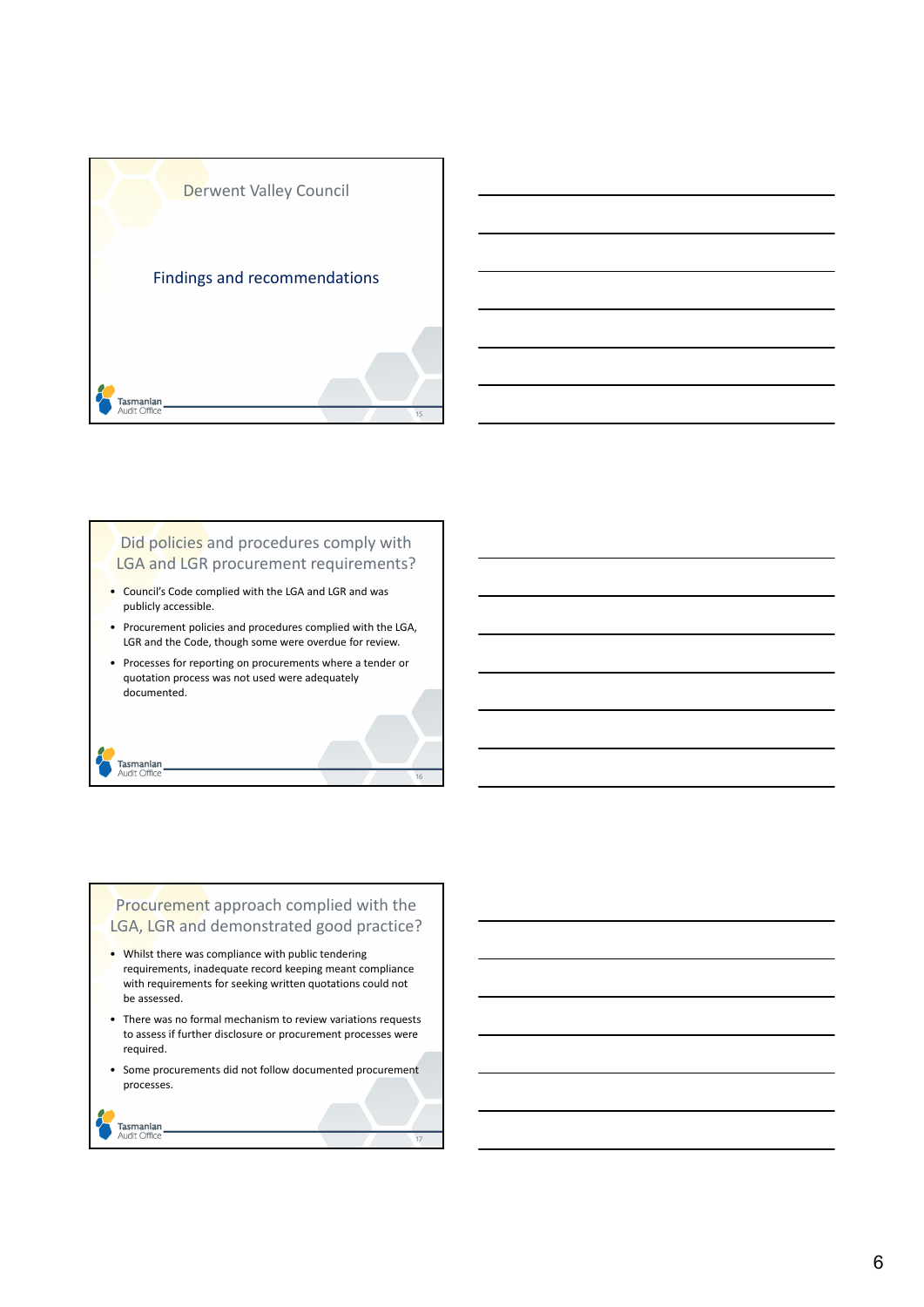## Procurement approach complied with the LGA, LGR and demonstrated good practice?

- Appropriate processes were in place, in most respects, for the receiving, evaluation, awarding and debriefing of tenders.
- Annual reporting requirements were complied with in material respects.
- Evidence of ongoing monitoring of procurement activity to ensure compliance was limited.

#### Tasmanian Audit Office

Tasmanian<br>Audit Office

#### Were staff well-trained in procurement?

18

19

20

- Staff procurement skills were not identified and staff did not have access to procurement training.
- Documented processes, guidance and templates supported staff undertaking procurement.
- Processes existed for staff to declare conflicts of interest for procurements.

## Recommendations - Derwent Valley Council

- 1. Explore opportunities for rationalising the number of procurement policies and procedures to improve efficiency.
- 2. Develop a process to ensure compliance with annual reporting requirements for all contracts falling within the relevant threshold.
- 3. Ensure accessible records are maintained for all procurements meeting quotations thresholds, ideally through a central repository.
- 4. Introduce stronger controls for raising and authorising purchasing orders.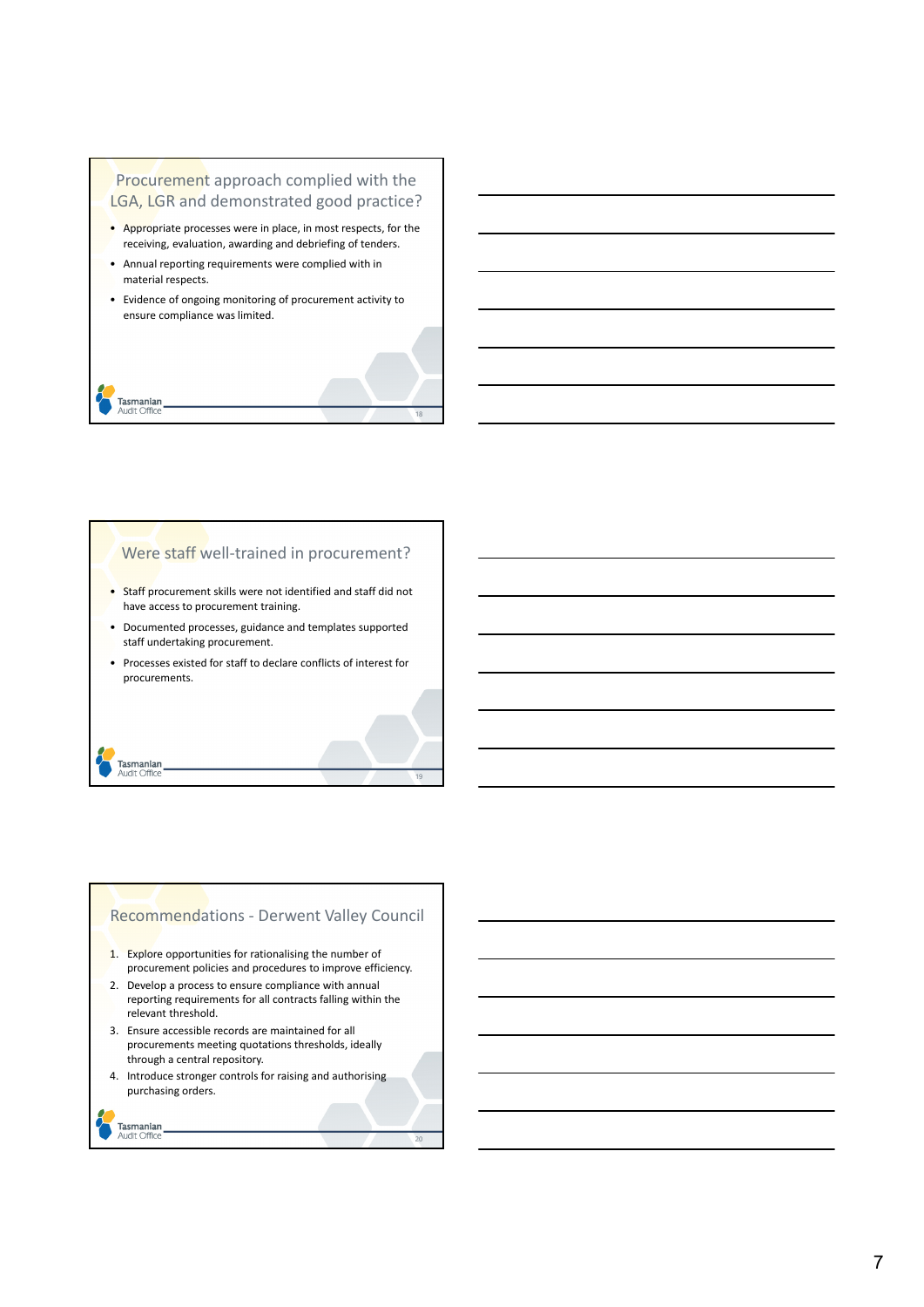



### Did policies and procedures comply with LGA and LGR procurement requirements?

- Council's Code complied with the LGA and LGR and was publicly accessible.
- Council was unable to provide us with the evidence we requested for us to assess whether policies and procedures in relation to procurement were compliant with the Code, LGA and LGR or whether adequate procedures were established to document, review and report purchases of goods and services where a public tender or quotation process were not used.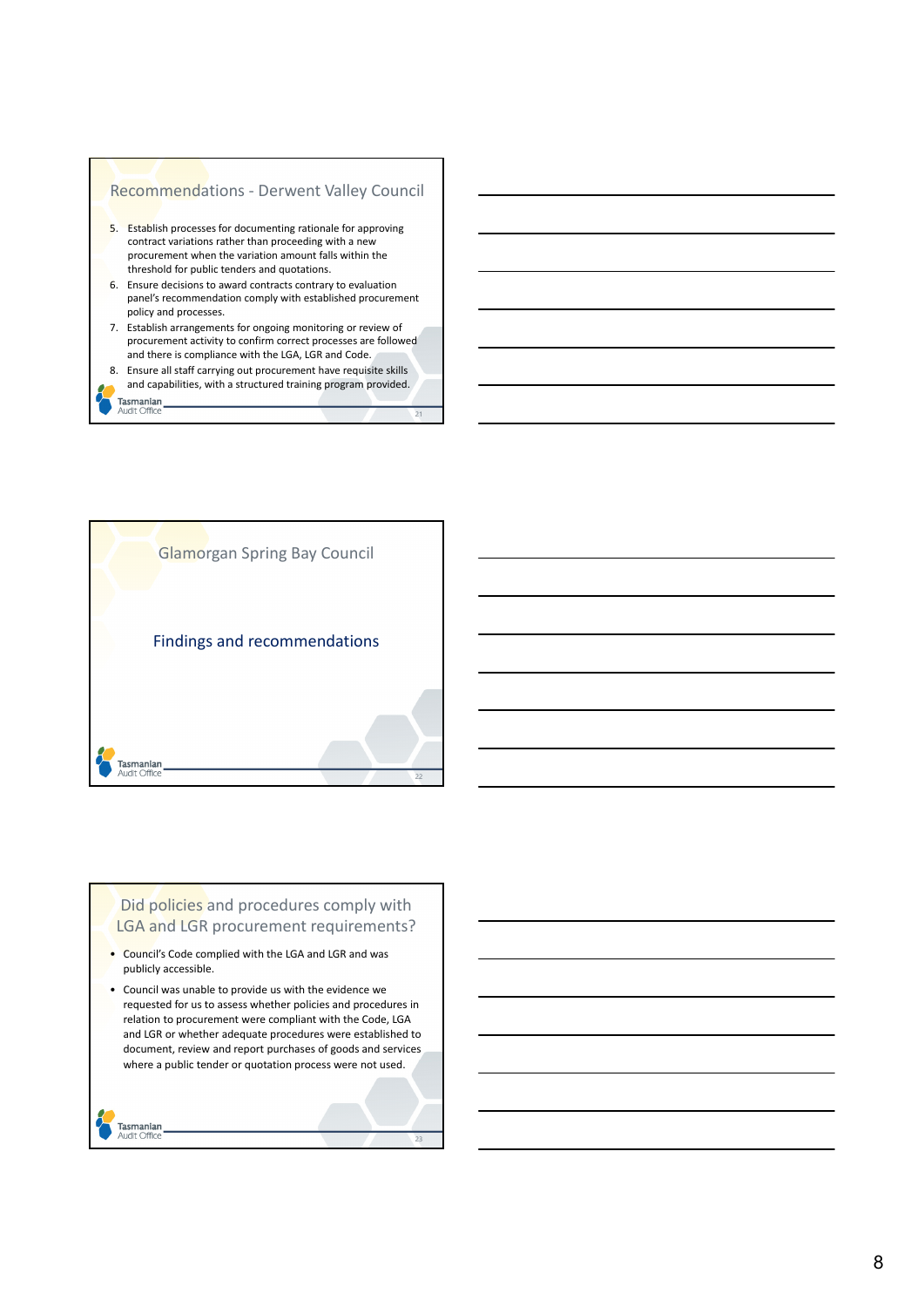



# Recommendations – Glamorgan Spring Bay Council

- 1. Introduce a centrally maintained document management system and maintain complete procurement records to evidence compliance with the LGA, LGR and Code and to enable effective procurement and contract monitoring and management.
- 2. Ensure all procurements exceeding the reporting threshold prescribed in the LGA and LGR are included in annual reports.

26

| Tasmanian   |
|-------------|
| Audit Offic |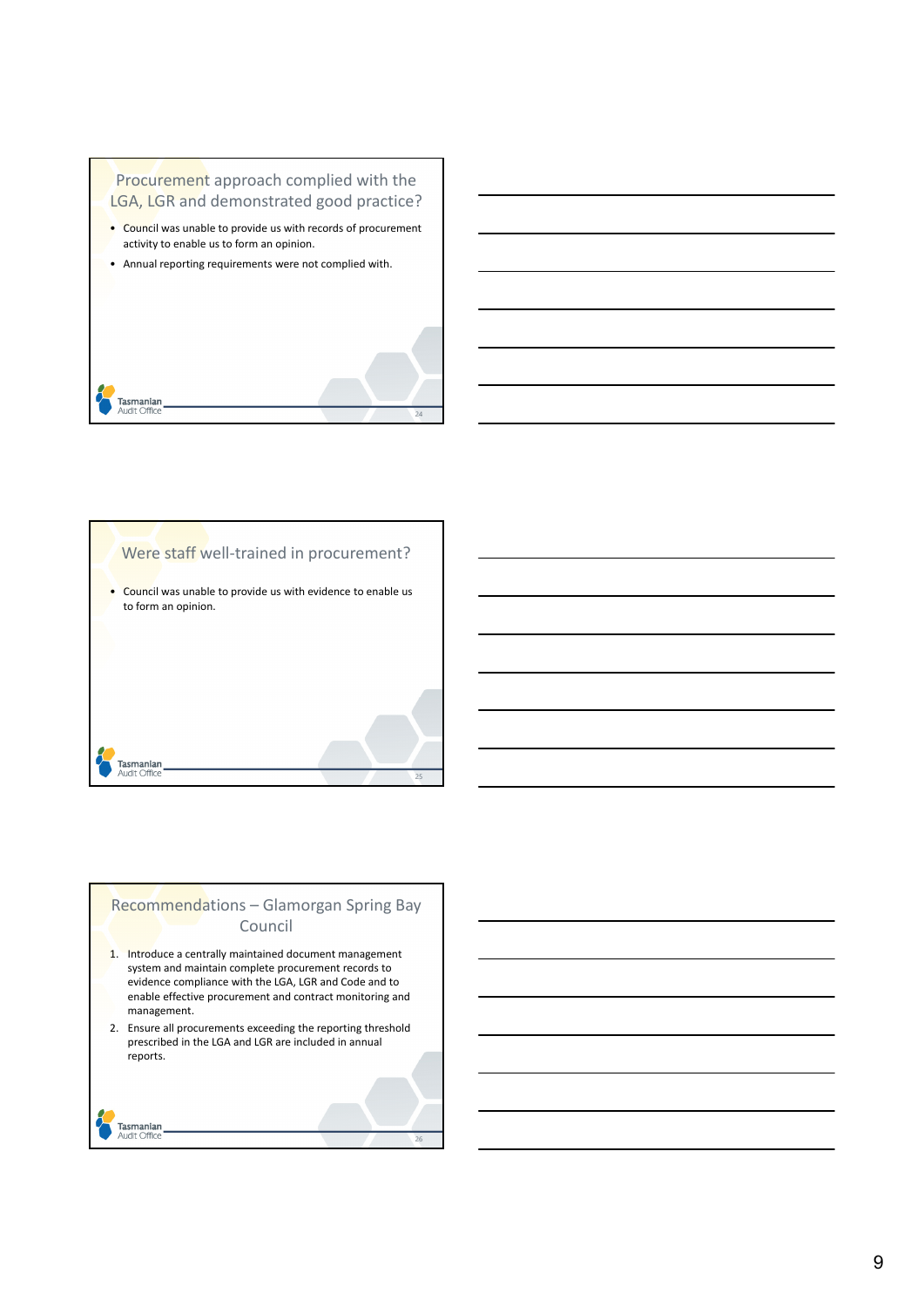#### Break O'Day Council response

- Overall, Council accepted the audit findings.
- However, Council expressed concern about the ability of a council of its size, resources and level of procurement to address some of the audit findings and recommendations.
- Auditor-General's rejoinder:
- Pleased Break O'Day Council accepted the majority of findings.
- Do not believe significant resources would be required to implement the recommendations.

# Tasmanian<br>Audit Office

Tasmanian<br>Audit Office

#### Derwent Valley Council response

- Accepted the audit findings and recommendations
- Outlined work Council is undertaking to implementing a new finance system with stronger controls, review its record keeping practices and invest in staff training.
- Confirmed any future deviations from the recommendation of the tender evaluation panel would be recorded in open and in accordance with Council's Tender Procedure.

28

# Glamorgan Spring Bay Council response

- Accepted the findings and recommendations of the audit
- Outlined work Council is undertaking to review its Code, draft a new Purchasing Policy and invest in new systems and processes, which would assist in addressing the short comings identified through the audit process.